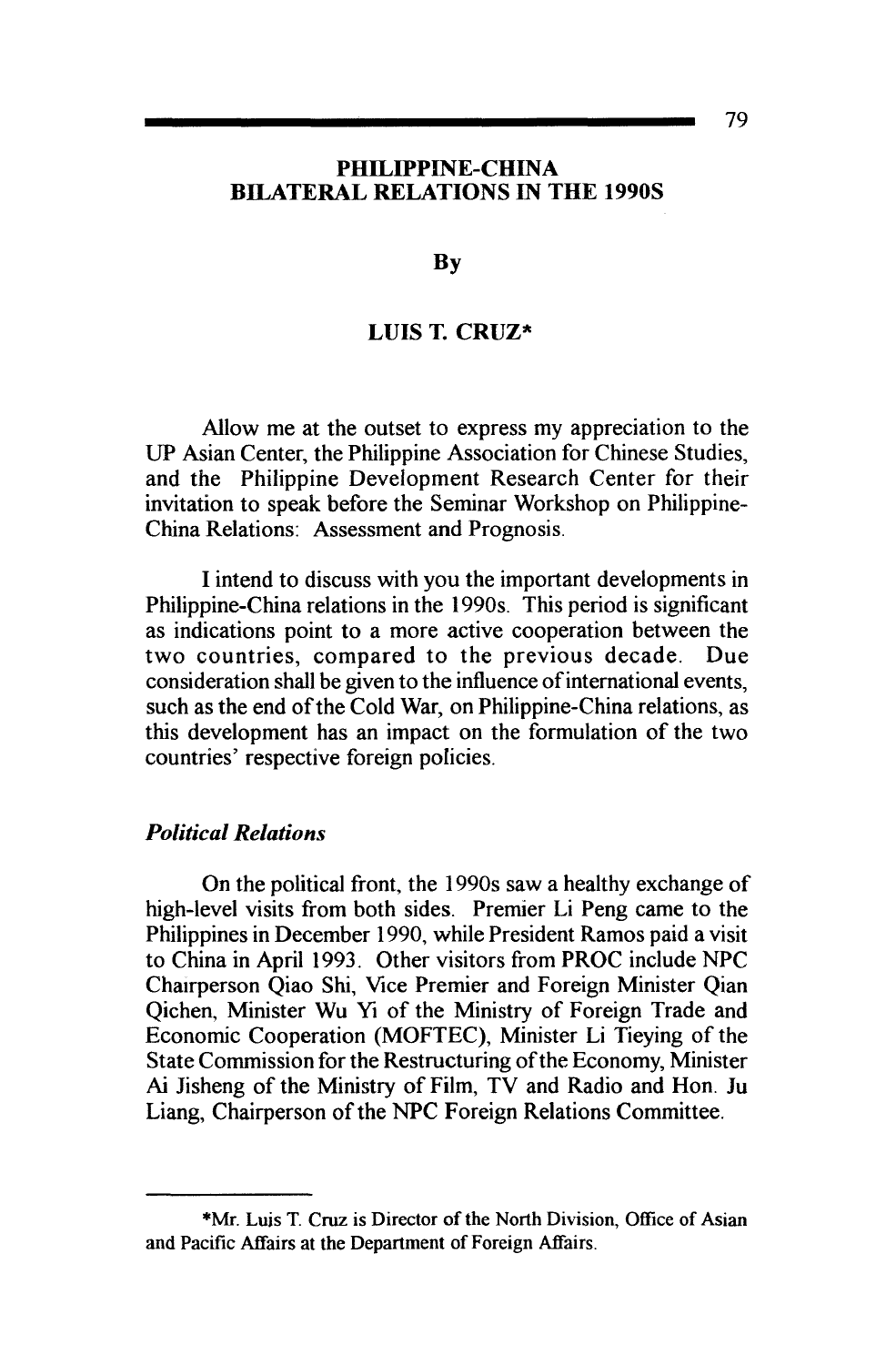Other Philippine visitors to China, on the other hand, include Vice President Joseph Estrada, Speaker Jose de Venecia and other members of the House of Representatives, Senator Bias Ople, Chairperson of the Senate Foreign Relations Committee and members of his committee, Secretary Roberto R. Romulo of the Department ofForeign Affairs, Secretary Rizalino Navarro of the Department of Trade and Industry, Secretary Roberto Sebastian of the Department of Agriculture, Secretary Angel Alcala of the Department of Environment and Natural Resources, Secretary Ricardo Gloria when he was still with the Department of Science and Technology, and Director General Cielito Habito of the National Economic and Development Authority.

Major agreements reached during the period under review were those on tourism cooperation, signed in 1990, investments protection, in 1992, economic and technical cooperation, in 1993, plus the annual trade protocol and the biennial cultural, tourism and science and technology protocols. The signing of the protocol agreements were preceded by negotiations. Fourteen private sector agreements were also signed during the visit of President Ramos to Beijing.

A regular feature of Philippine-China relations is the annual bilateral negotiations held at the senior officials' level, where all aspects covering the relations between the two countries are reviewed.

In recognition of China as an important actor in the region, the Philippines has actively supported China's participation in three regional meetings, namely, the Asia-Pacific Economic Cooperation (APEC), the ASEAN Post-Ministerial Meeting, and the ASEAN Regional forum held for the first time this year in Bangkok. The Philippines also actively sought China's participation in a series of workshops on "Managing Potential Conflicts in the South China Sea" which was sponsored by Indonesia. Separate bilateral talks with China are always sought by the Philippines in the course of these regional meetings. To date, President Ramos and President Jiang Zemin have conducted three meetings, in addition to the numerous bilateral meetings held by ministers and senior officials of both countries.

These high-level contacts have led to a more transparent conduct ofbilateral exchanges. The two sides have acknowledged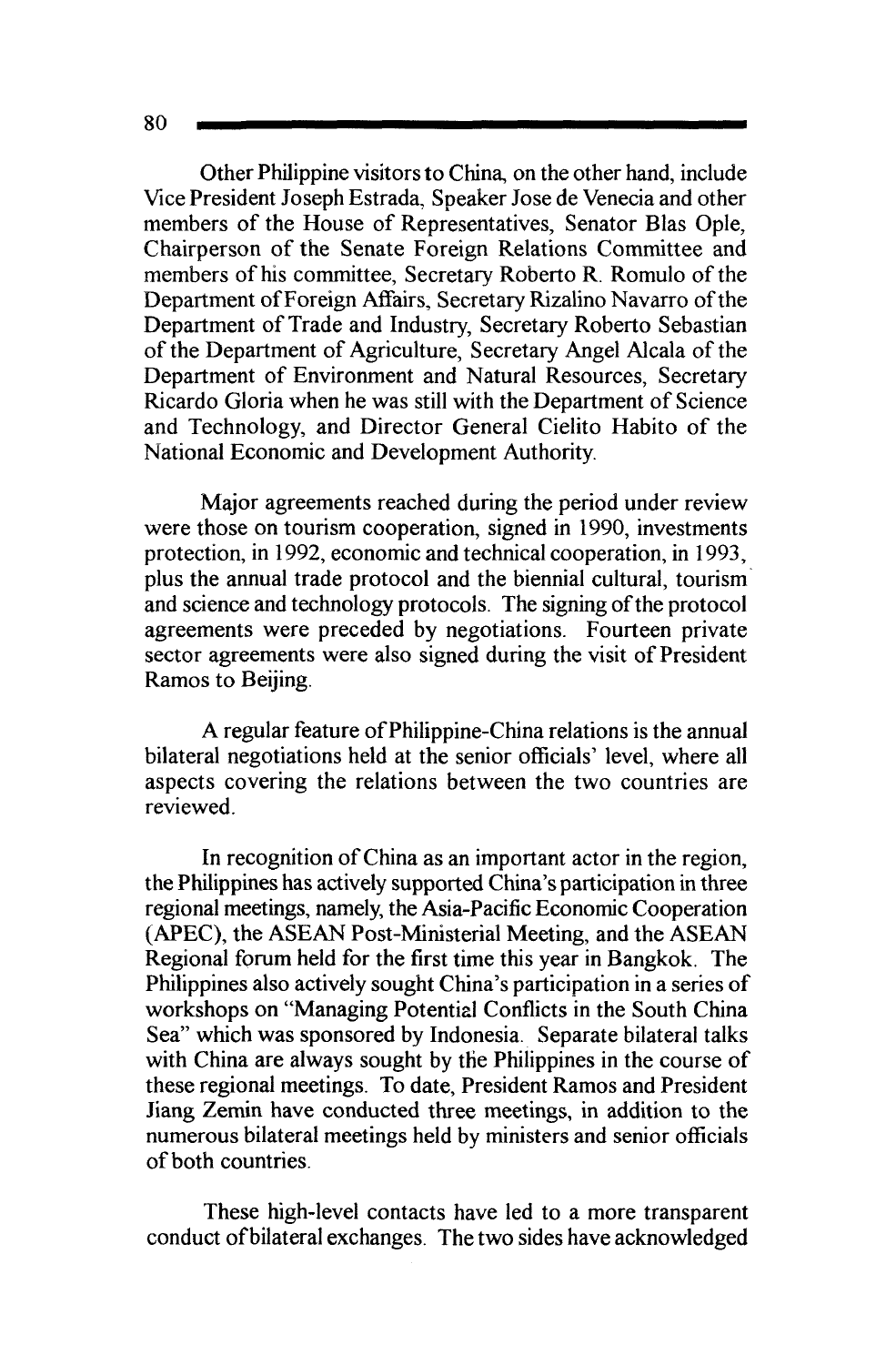the usefulness of this exercise, as it leads to a better understanding of each other's concerns while at the same time enhancing friendly and harmonious relations.

The Philippine government accords a high priority to these contacts with China's leaders, in view of the changing geopolitical landscape in the Asia-Pacific region brought about by the end of the Cold War. Also, there is a need for the Philippines to take full advantage of the growing economic dynamism of the region, particularly that of China. For the Philippines, China is an important partner in regional affairs. It is a major world power, one that is located in Asia and very close to the Philippines, has the largest population in the world, is a nuclear power, a permanent member of the United Nations Security Council, and therefore recognized universally as a principal actor in world politics and an infuential power in Asia. China also represents a large potential market for Philippine products and an alternative source of imports and appropriate technology.

On the more sensitive issue of disputes in the South China Sea, both parties have agreed to shelve the issue of sovereignty and to consider more positive approaches such as joint development ofthe area and similar confidence-bullding measures. During Minister Qian's visit to Manila in 1992, China demonstrated its interest in contributing to regional peace and stability when it supported, in principle, the ASEAN Declaration on the South China Sea.

On the Taiwan issue, China has warned the Philippines of Taiwan's increasingly aggressive posture to gain international recognition particularly in the region, through its "look South" policy. The Philippines has always assured China of its adherence to its one-China policy, but has, at the same time, appealed to China's understanding of its economic relations with Taiwan.

## *Economic Relations*

While the Philippines is admittedly behind most of its ASEAN partners in trading with China, bilateral contacts in the 1990s have produced encouraging results. Although the bilateral trade volume in the 1980s hovered around a 12 percent annual average growth, this increased to an average of 20 percent in the

81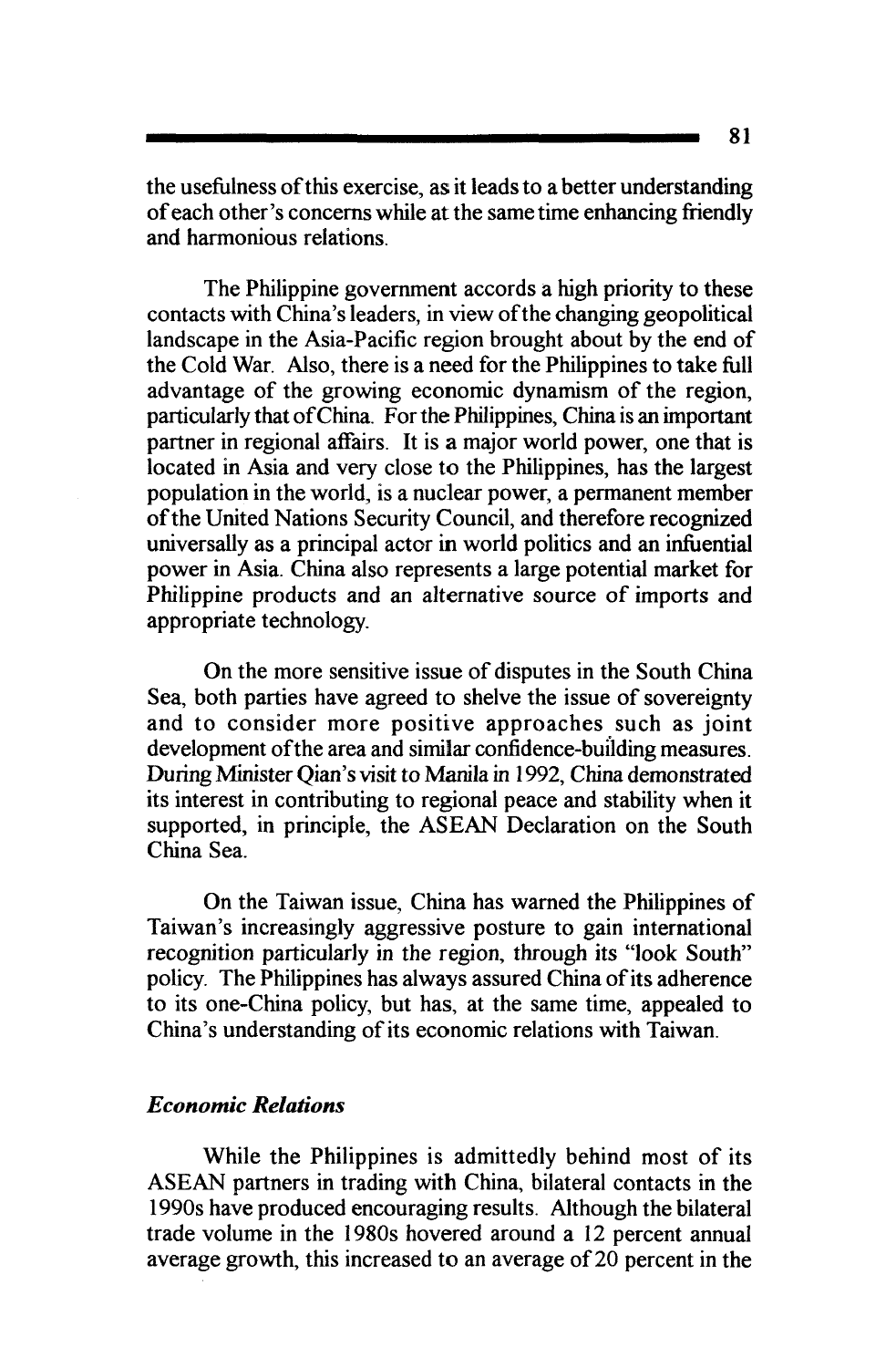1990s (Table 1), with the highest volume recorded last year at \$494 million. What is more encouraging is that in the first seven months of 1994, two-way volume of trade jumped to \$377 million, representing an 87 percent increase compared to the same period last year. Equally notable in the last four years, Philippine exports to China registered an average annual increase of 36 percent, way above the 12 percent average annual growth rate of China's exports to the Philippines. A linear projection of this trend would therefore point to a reduction of the Philippines' trade gap vis-a-

China's open-door policy has contributed greatly to the introduction of reforms in the international trading regime. Believing that China's economic liberalization would proceed more smoothly if it is within the ambit of GATT, the Philippines assured China of support in its bid to be a GATT member. In this manner, the liberalization of Chinese imports and foreign exchange would make the entry of Philippine products into the Chinese market much easier.

The Philippines, on the other hand, dropped its trade balancing program with China and relaxed visa regulations by extending the validity of temporary entry to 59 days, and by allowing the issuance of multiple entry visas to Chinese nationals. The Department of Trade and Industry also sent a Commercial Counselor to Beijing in September 1994. He is scheduled to eventually open a commercial office in Guangzhou. Fujian Province will also be targeted for economic promotion as soon as the Philippine Consulate General in Xiamen is opened. Trade promotion in Beijing will still be covered by the Embassy's Economic Officer and the Office of the Philippine International Trading Corporation (PITC) representative.

On the domestic front, the government, in partnership with the private sector, has been actively involved in sending and hosting trade missions and exhibitions to and from China, and hosting seminars on doing business with China. Important events in 1994 include the participation of 14 Philippine exhibitors at the Asia-Pacific Trade Exhibition in Beijing, the exchange of trade missions between the Chinese Council for the Promotion of International Trade and the Philippine Chamber of Commerce and Industry and the trade and investment mission to Guangdong Province by Mindanao local officials and members of the business community led by Presidential Assistant Paul Dominguez.

82

vis China.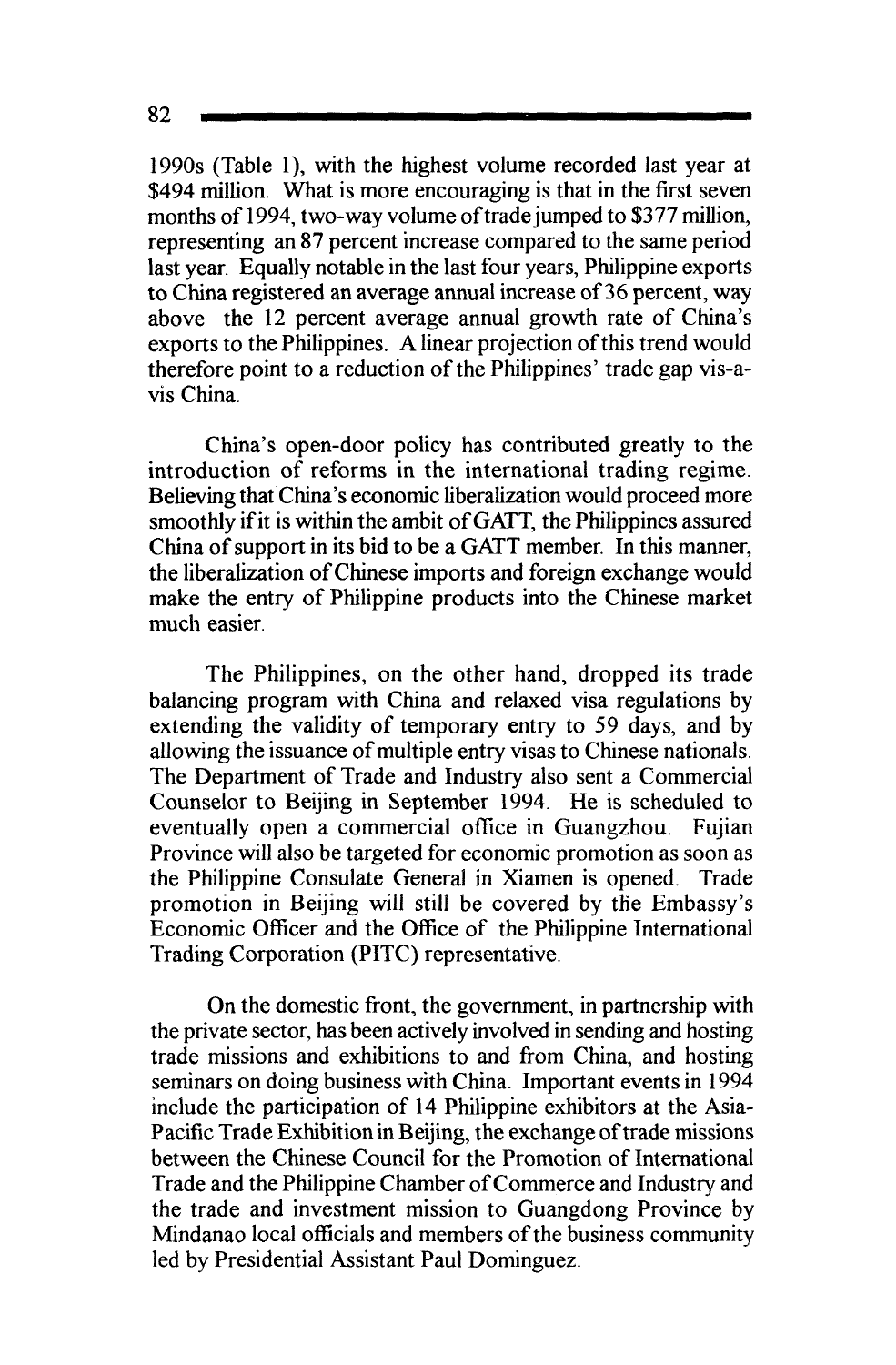The Department of Trade and Industry (DTI) is spearheading this drive on trade promotion in China principally through its agencies such as the Bureau of Export Trade Promotion (BETP), the Center for International Trade Expositions and Missions (CITEM) and the Philippine International Trading Corporation (PITC). A major innovation that DTI has introduced in the 90s is the inclusion of private sector representatives in all its official contacts with China.

The Department of Foreign Affairs (DFA) is also actively supporting these activities in consonance with its economic diplomacy program. The DFA Secretary and Undersecretary for Policy do not only receive officials from the Chinese government, but also entertain visitors from the business sector, notably from the Chinese Council for the Promotion of International Trade (CCPIT). Also. in the seminars on doing business with China for prospective Filipino exporters which are either hosted or co-hosted by the DFA, representatives from the ethnic Chinese community are always invited to share their experiences on business opportunities in China. The DFA has likewise produced a manual on "Doing Business with China" which are distributed to the participants of RP-China trade seminars

## *Cultural Relations*

Philippine programs and projects concerning cultural relations with China are far more extensive than those with other countries. The 1994-95 Executive Program implementing the Philippines-China Cultural Agreement, the eight in a series of biennial accords, covers such diverse areas as cultural research and administration, performing arts, education, mass communication, journalism, medicine and exhibits. Book fairs are also an integral part of the executive program.

The exchange of materials and personnel between the Philippines and China occurs not only within the context of the official exchange program but outside its scope as well. There appears to be a steady rise in cultural exchanges and visits outside the context of the official agreement.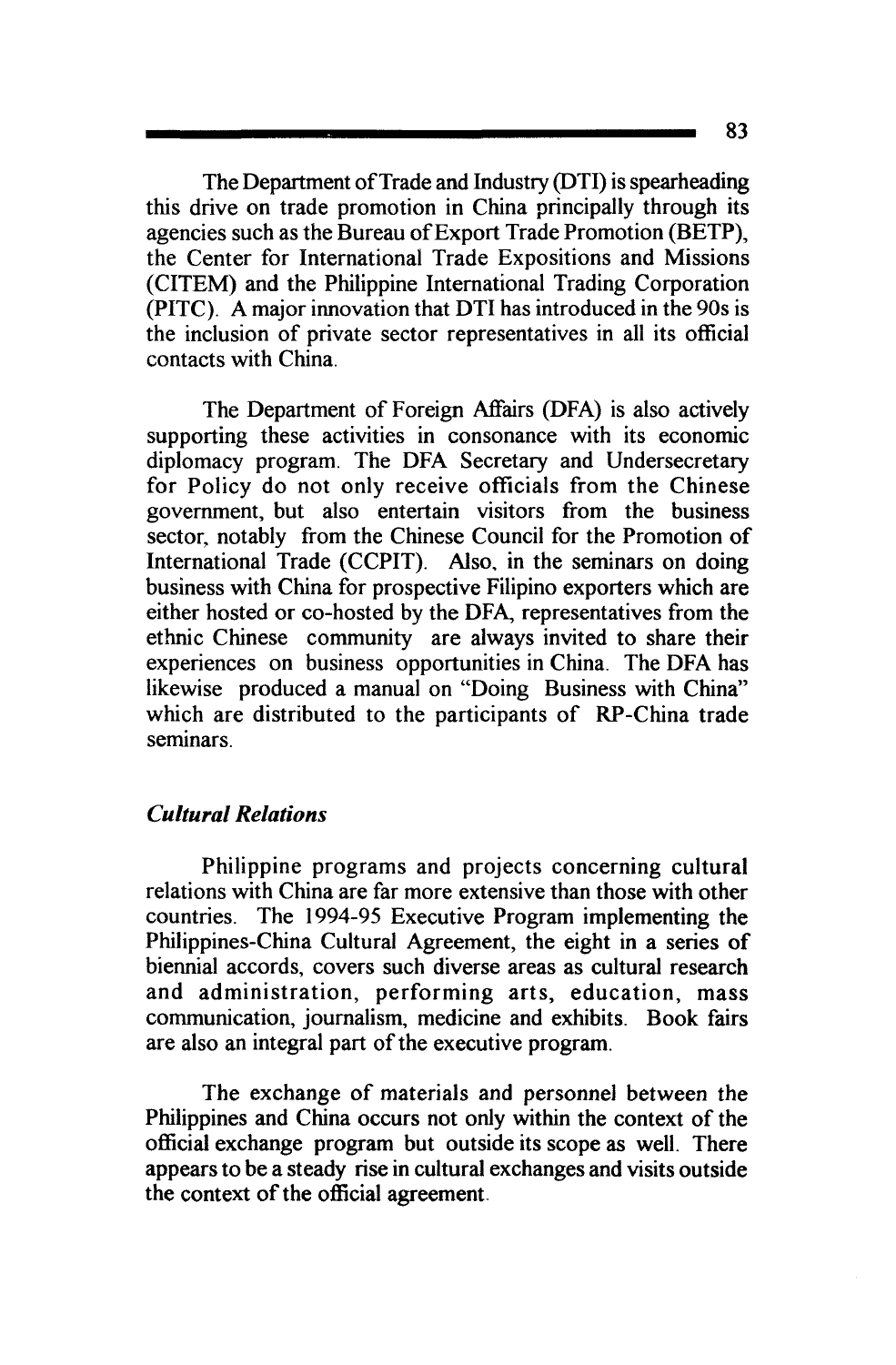## *Science and Technology Cooperation*

The Scientific and Technological Cooperation Agreement between the Philippines and China was signed in March 1978. Since then, nine enabling protocols have been signed and about 120 projects implemented. The Ninth Protocol signed in Manila in November 1990 covered, for the first time, a three-year period  $(1991-1993)$  instead of the yearly one, to allow for longer term projects to be implemented. The Protocol covered areas of cooperation in the fields of laser technology, rattan production and development, rural management and development, volcanology and seismology and other related aspects of science and technology which have been of mutual benefit to the two countries.

However, the Philippine side is running into financial problems in implementing certain projects. This may be attributed to the current economic recovery program of the Ramos administration, which has called for "belt-tightening" measures in government spending. Nevertheless, the lOth Science and Technology Protocol was successfully negotiated in Beijing in June 1994. Prior to this, a preliminary study mission seeking to identity collaborative projects and activities that may be included in the upcoming negotiations were sent by both countries in December 1993.

#### *Tourism Cooperation*

Under the Tourism agreement, exchanges of materials and personnel have been undertaken to further promote friendship and mutual understanding between the Chinese and Filipino people, to increase the number of visits of tourist groups to both countries, and to develop and improve tourism promotion, planning statistics and other tourism-related activities.

As a result of the Tourism Agreement, tour groups from China have regularly visited the Philippines on a monthly basis. Four Philippine travel agencies have tour-group exchange agreements with their Chinese counterparts. The number of tourists from China has steadily increased as a result of this tourism agreement.

84